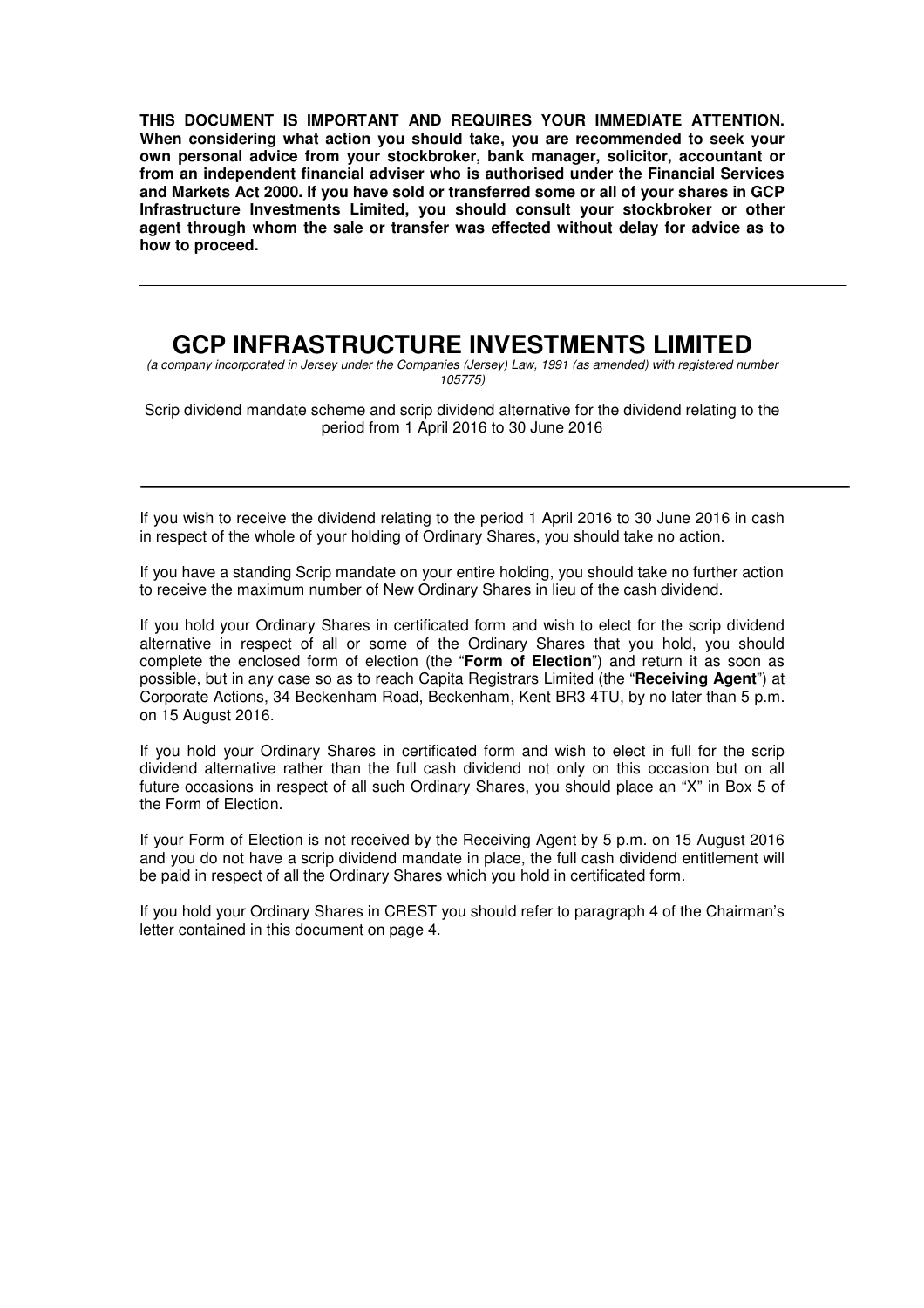# **SCRIP DIVIDEND TIMETABLE**

| Shares quoted ex-dividend                        | 21 July 2016   |
|--------------------------------------------------|----------------|
| Record date for dividend                         | 22 July 2016   |
| Posting of Forms of Election                     | 1 August 2016  |
| Final date for receipt by the Receiving Agent of |                |
| Forms of Election 5 p.m.                         | 15 August 2016 |
|                                                  |                |
| Posting of dividend warrants and cheques         | 25 August 2016 |
| CREST stock account credited with new Ordinary   | 26 August 2016 |
| <b>Shares</b>                                    |                |
| Dividend payment date                            | 26 August 2016 |
| Dealings commence in new Ordinary Shares         | 26 August 2016 |
| Posting of new Ordinary Share Certificates       | 26 August 2016 |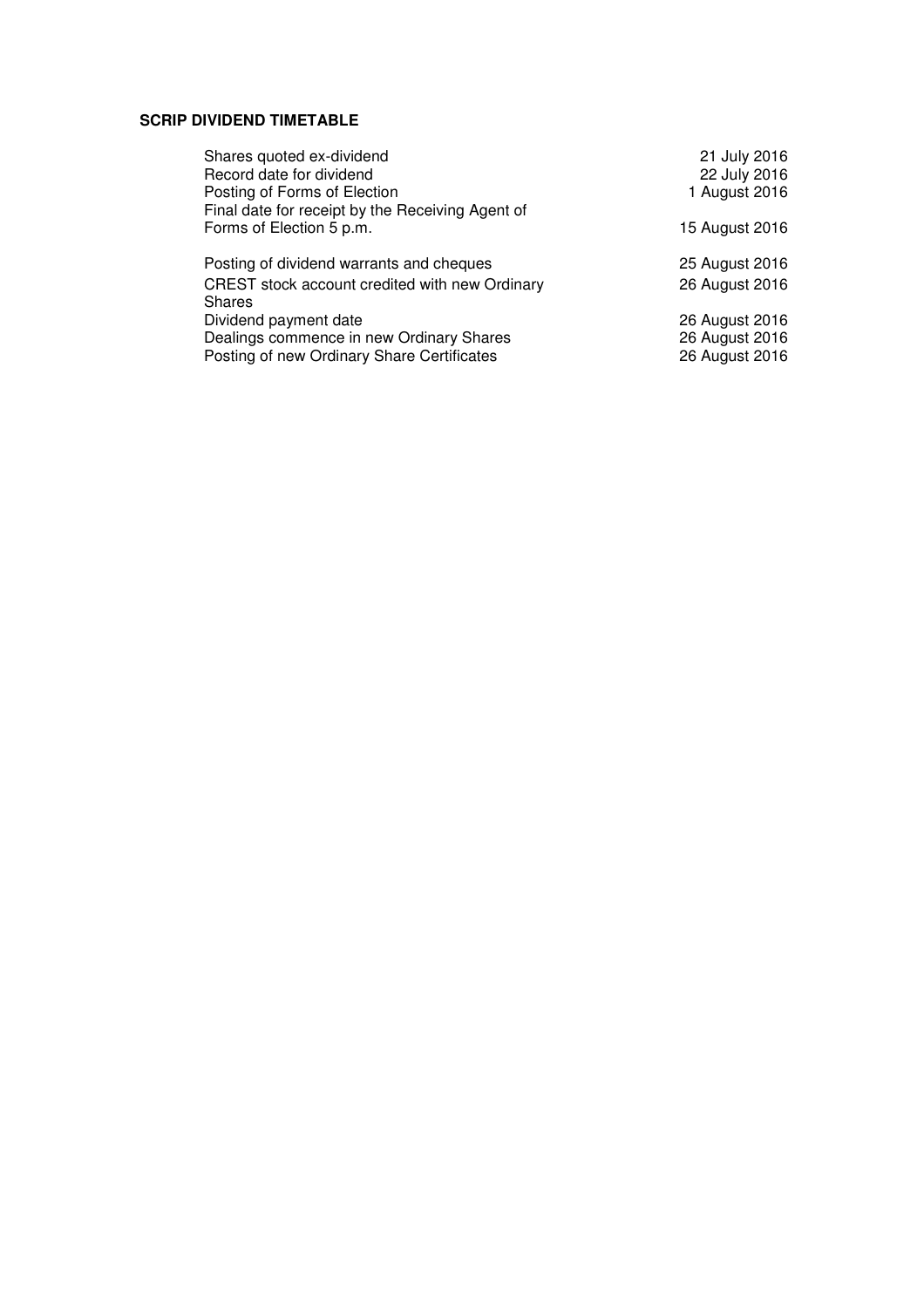# **GCP INFRASTRUCTURE INVESTMENTS LIMITED**

(a company incorporated in Jersey under the Companies (Jersey) Law, 1991 (as amended) with registered no. 105775) 12 Castle Street

St Helier Jersey JE2 3RT

1 August 2016

Dear Shareholder,

## **1 SCRIP DIVIDEND ALTERNATIVE**

- 1.1 On 14 July 2016, the directors of GCP Infrastructure Investments Limited (the "**Company**") declared a dividend of 1.9 pence per ordinary share of £0.01 each in the capital of the Company ("**Ordinary Shares**") in respect of the period from 1 April 2016 to 30 June 2016. The directors of the Company are offering to holders of Ordinary Shares ("**Shareholders**") the opportunity to elect to receive new Ordinary Shares instead of cash in respect of this dividend. In accordance with the articles of association of the Company (the "**Articles**"), the Company is authorised pursuant to an ordinary resolution passed on 13 October 2015 to offer a scrip dividend alternative, which will enable Shareholders to increase their holding in the Company without incurring dealing costs or stamp duty. This authority shall expire at the conclusion of the Annual General Meeting of the Company to be held in 2018. To the extent that Shareholders elect for the scrip dividend alternative, there is also a benefit to the Company from the retention of cash that would otherwise be paid out as an Ordinary Share dividend. It is anticipated that any cash retained as a result of Shareholders electing for the scrip dividend as an alternative to a cash dividend will be reinvested in accordance with the Company's investment objectives.
- 1.2 Shareholders who elect for the scrip dividend alternative instead of the cash dividend in respect of the period from 1 April 2016 to 30 June 2016 will receive 1 new Ordinary Share for every 64.1684 Ordinary Shares registered in their name at the close of business on 22 July 2016. (the "**Record Date**"). This entitlement has been determined on the basis of the cash dividend of 1.9 pence per Ordinary Share and a value of 121.92 pence for each new Ordinary Share (being the average of the middle market closing prices of the Ordinary Shares derived from the Daily Official List of the London Stock Exchange for 21 July 2016 (the "**Ex-Dividend Date"**) and the four subsequent dealing days).
- 1.3 Fractions of Ordinary Shares will not be issued. In accordance with the discretion afforded to the Company under the Articles, any fractional entitlements will be retained by the Company. No fractional entitlements will be carried forward to future scrip dividends nor will they be paid or payable to the relevant Shareholders.

## **2 SCRIP DIVIDEND MANDATE SCHEME**

- 2.1 In order to simplify arrangements for those Shareholders who hold share certificates for their Ordinary Shares and wish to elect in full for the scrip dividend alternative rather than the full cash dividend, not only on this occasion but for all future occasions, a scrip dividend mandate scheme will be put in place, details of which are set out in Appendix 3.
- 2.2 You should read Appendix 3 carefully before deciding whether or not you wish to take advantage of this scheme.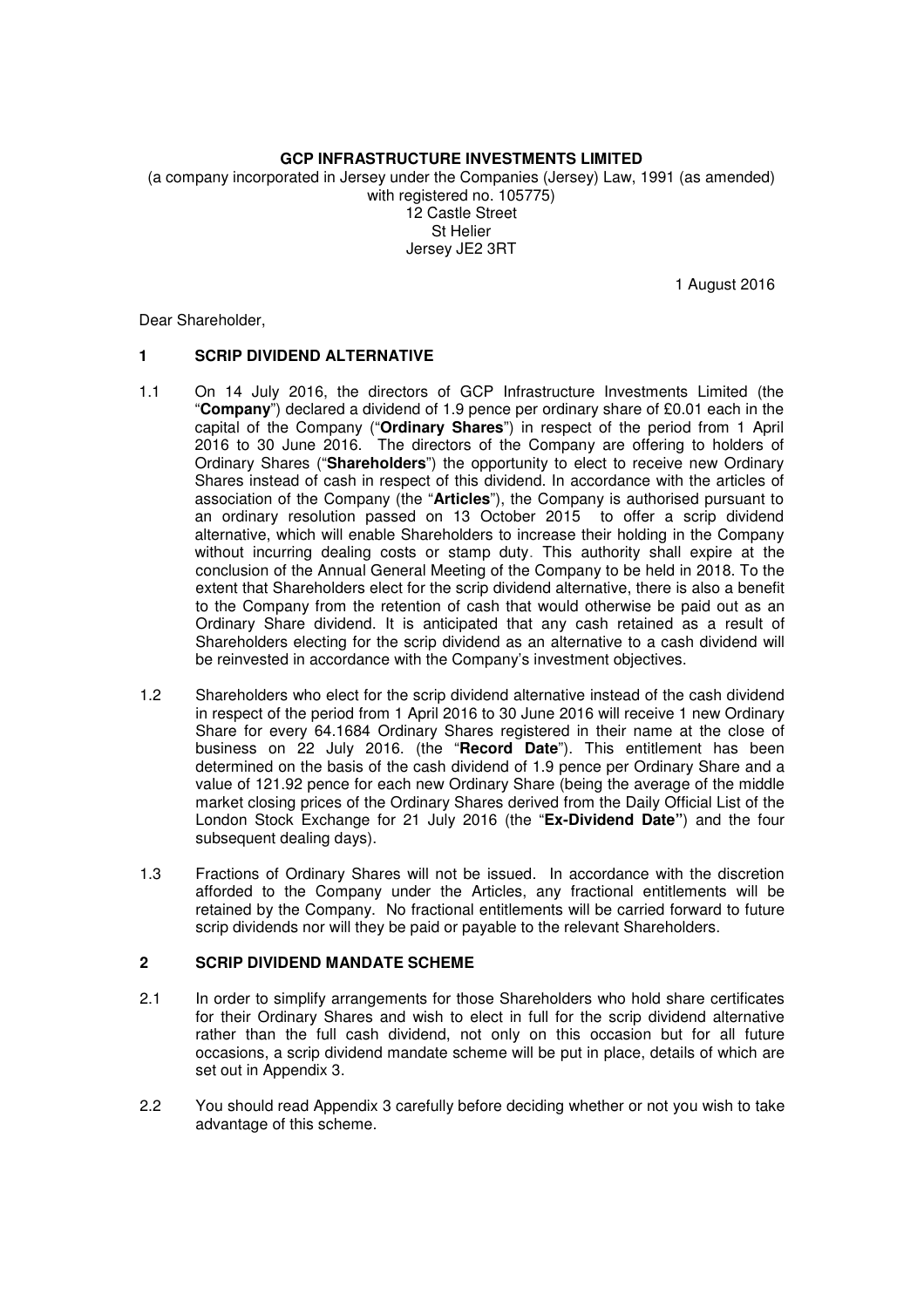## **3 HOW TO MAKE AN ELECTION FOR THE SCRIP DIVIDEND ALTERNATIVE: HOLDERS OF SHARE CERTIFICATES**

#### **This paragraph 3 applies only to Shareholders who hold share certificates for their Ordinary Shares.**

You will find enclosed a Form of Election showing your scrip dividend entitlement and enabling you to elect for the scrip dividend mandate scheme if you wish to do so. The options available to you are set out in paragraphs 3.1 to 3.4 below.

- 3.1 To receive the Ordinary Share dividend in respect of the period from 1 April 2016 to 30 June 2016 entirely in cash:
	- (a) take no action in relation to the Form of Election; and
	- (b) if you wish to (and have not already done so) set up a bank mandate to receive the cash dividend by bank transfer rather than cheque, please refer to the enclosed bank mandate request form and guidance notes.
- 3.2 To receive your maximum entitlement of new Ordinary Shares in respect of the Ordinary Share dividend for the period from 1 April 2016 to 30 June 2016 (but not to elect for the scrip dividend mandate scheme in respect of all future Ordinary Share dividends):
	- (a) sign and date the enclosed Form of Election and return it to the Receiving Agent.
- 3.3 To receive your maximum entitlement to new Ordinary Shares in respect of the Ordinary Share dividend for the period from 1 April 2016 to 30 June 2016 and for all future Ordinary Share dividends (the scrip dividend mandate scheme):
	- (a) read the notes in Appendix 3 carefully (which explain the effect of the scrip dividend mandate scheme);
	- (b) mark Box 5 on the Form of Election with an "X"; and
	- $\overrightarrow{c}$  sign and date the Form of Election and return it to the Receiving Agent.
- 3.4 To receive the Ordinary Share dividend in respect of the period from 1 April 2016 to 30 June 2016 in a combination of new Ordinary Shares and cash:
	- (a) insert in Box 4 on the Form of Election the number of Ordinary Shares in respect of which you wish to receive new Ordinary Shares instead of the cash dividend. The number inserted must be a multiple of 64.1684
	- (b) sign and date the Form of Election and return it to the Receiving Agent; and
	- (c) if you wish to (and have not already done so) set up a bank mandate to receive the cash dividend by bank transfer rather than cheque, please refer to the enclosed bank mandate request form and guidance notes.

**ALL FORMS MUST BE RECEIVED BY THE RECEIVING AGENT NO LATER THAN 5.00PM (LONDON TIME) ON 15 AUGUST 2016 (the "Election Date").** No acknowledgement of receipt of Forms of Election or bank mandate forms will be given. If your Form of Election is not received by the Receiving Agent by this time and date, the Ordinary Share dividend in respect of the period from 1 April to 30 June 2016 will be paid in cash in respect of all the Ordinary Shares registered in your name on the Record Date. If your bank mandate form is not received by the Receiving Agent by the Election Date, any Ordinary Share dividend to be paid in cash will be settled by way of cheque.

#### **4 HOW TO MAKE THE ELECTION FOR THE SCRIP DIVIDEND ALTERNATIVE: CREST SHAREHOLDERS**

**This paragraph 4 applies only to Shareholders who hold their Ordinary Shares in CREST. Terms defined in the CREST Manual and not otherwise defined herein shall bear the meanings attributed to them in the CREST Manual unless the context otherwise requires.**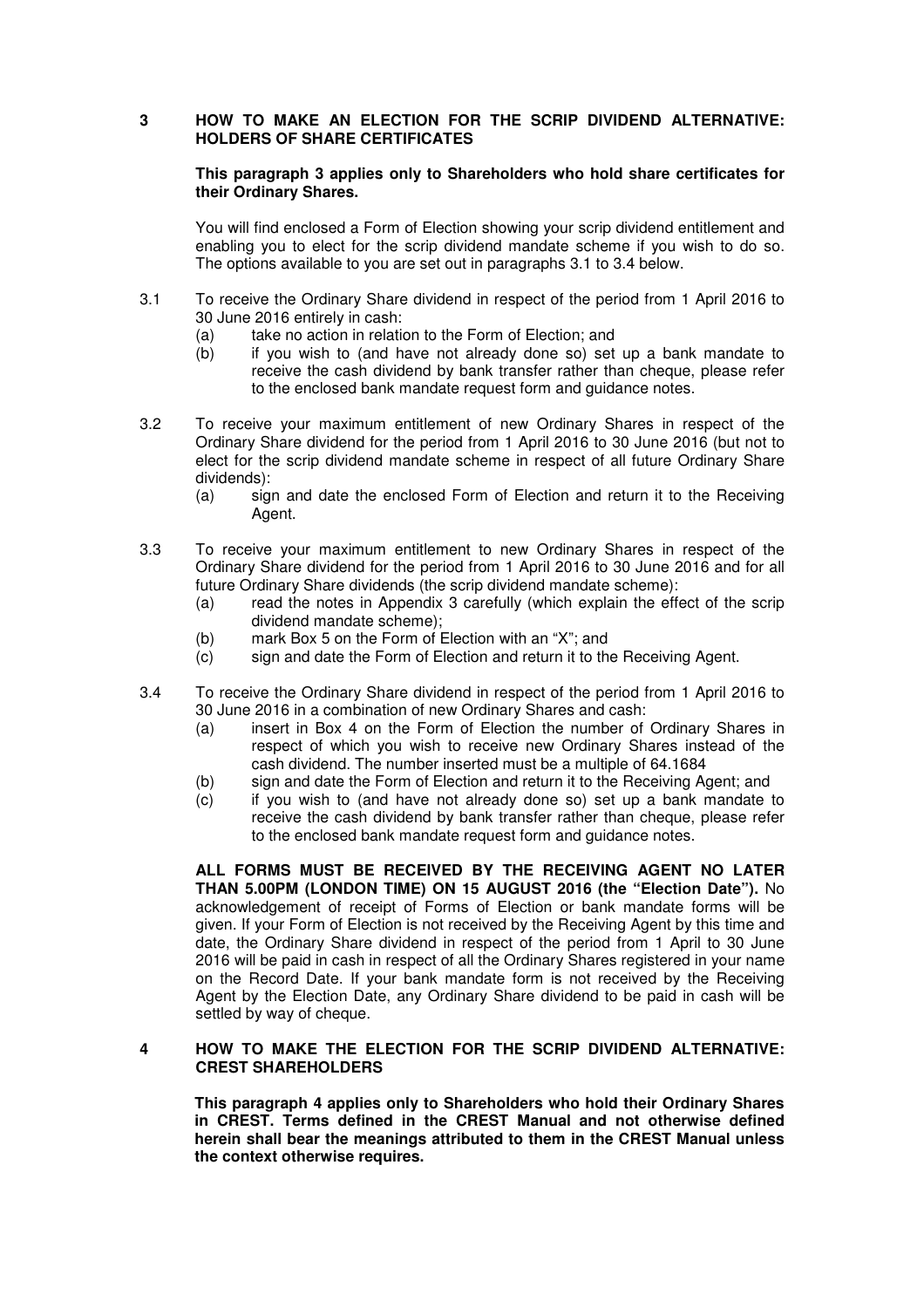## **4.1 Election for new Ordinary Shares**

You can only elect to receive your dividend in the form of new Ordinary Shares by means of CREST procedures to effect such an election. No other form of election will be permitted and if received will be rejected and returned to you. If you are a CREST Personal Member, or other CREST Sponsored Member, you should consult your CREST sponsor, who will be able to take appropriate action on your behalf.

The CREST procedures require the use of the Dividend Election Input Message in accordance with the CREST Manual. The Dividend Election Input Message submitted must contain the number of Ordinary Shares on which the election is being made, whether this is all or part of your holding at the Record Date. An election for a scrip dividend mandate will not be permitted. The Dividend Election Input Message includes a number of fields which, for a valid election to be made, must be input correctly as indicated below:

- (a) Dividend Election Reference You must indicate here a reference for the dividend election which is unique to your CREST participant ID;
- (b) Account I.D. If you have more than one member account, you must indicate the member account I.D. to which the election relates;
- (c) ISIN This is JE00B6173J15;
- (d) Distribution type You must enter "SCRIP" here;
- (e) Corporate Action You must enter here the Corporate Action number for the dividend on which your election is being made. A scrip dividend mandate cannot be made;
- (f) Number of shares You must enter here the number of Ordinary Shares over which your election is made whether this is all or part of your holding. If you leave this field blank or enter zero your election will be rejected. If you enter a number of Ordinary Shares greater than your holding in CREST on the Record Date, the election will be applied to the total holding in the relevant CREST member account at the Record Date; and
- (g) Contact details this field is optional, although you are asked to include details of whom to contact in the event of a query relating to your election.

The Company and/or the Receiving Agent reserve the right to treat as valid an election which is not complete in all respects.

By inputting a Dividend Election Input Message as described above, you confirm your election to participate in the scrip dividend alternative in accordance with the details input and the terms and conditions of the scrip dividend alternative as amended from time to time.

There is no facility to amend an election which has been made by Dividend Election Input Message; if you wish to change your election details, you must first cancel the existing election as described in paragraph 4.4 below and then input a Dividend Election Input Message with the required new details.

#### **4.2 Partial elections**

You can elect to receive new Ordinary Shares in respect of part of your holding. You will then receive the balance as a cash dividend.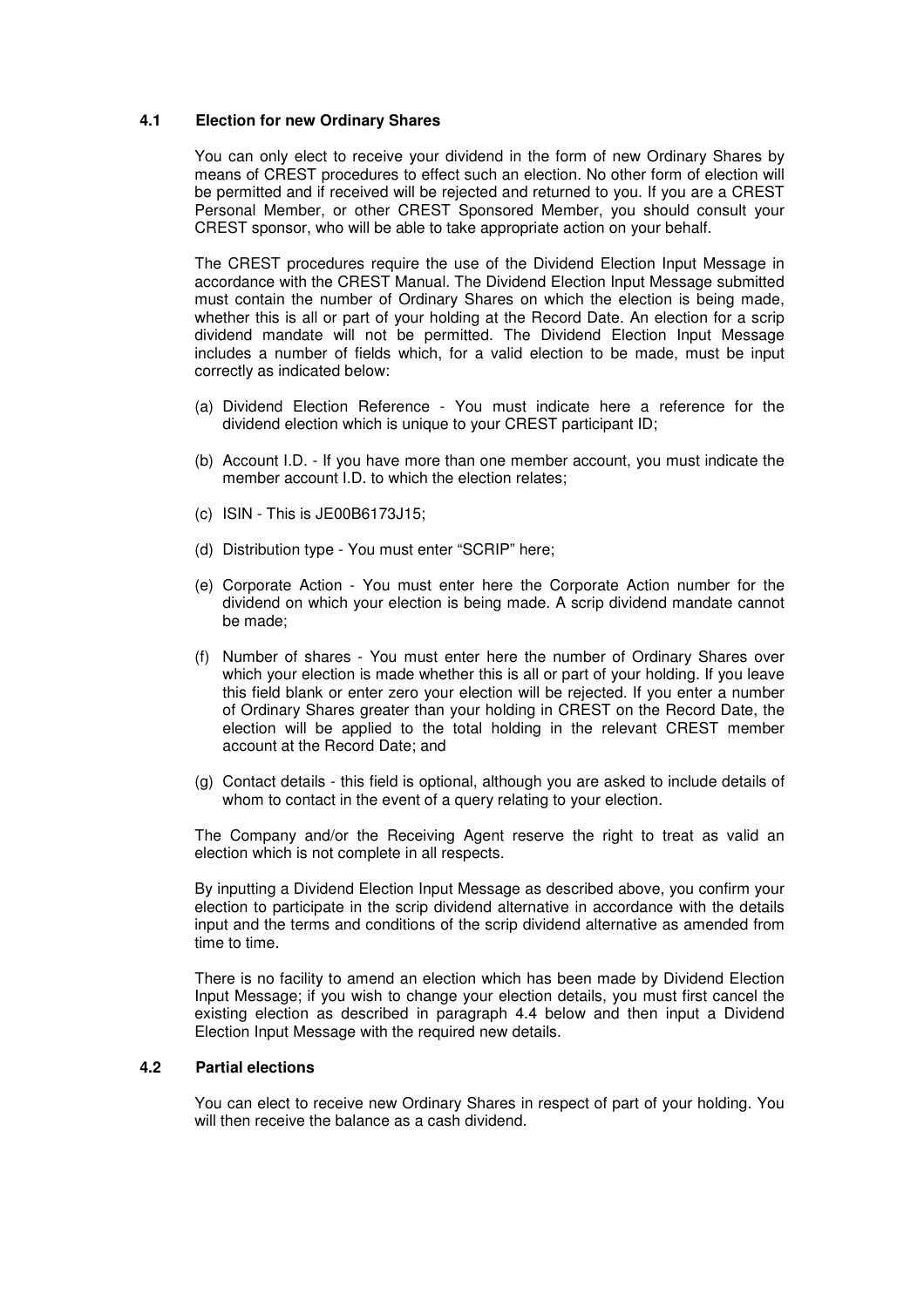## **4.3 Timing**

If you wish to receive new Ordinary Shares in respect of some or all of your holding, you must make your election and ensure that it is received by the Receiving Agent by 5 p.m. (London time) on the Election Date.

#### **4.4 Cancelling an election**

You may only cancel an election by utilising the CREST procedures for deletions described in the CREST Manual. Your deletion must be received and, in accordance with CREST procedures, accepted by 5 p.m. (London time) on the Election Date for it to be valid for the scrip dividend alternative in respect of the dividend for the period from 1 April 2016 to 30 June 2016. It is recommended that you input any deletion message 24 hours in advance of the above deadline to give the Company and the Receiving Agent sufficient time to accept the deletion.

#### **4.5 Basis of entitlement**

Once your new Ordinary Shares have been allotted an accounting statement will be sent to you showing the number of new Ordinary Shares allotted the price for each new Ordinary Share and the total cash equivalent of the new Ordinary Shares for tax purposes.

#### **4.6 Residual cash balance**

Fractions of Ordinary Shares will not be issued. In accordance with the discretion afforded to the Company under the Articles, any fractional entitlement will be retained by the Company. No fractional entitlements will be carried forward to future scrip dividends nor will they be paid or payable to the relevant Shareholders.

#### **4.7 Future dividends**

If you wish to receive new Ordinary Shares for future dividends where a scrip dividend alternative is offered, you must complete a Dividend Election Input Message on each occasion. If you do not complete a Dividend Election Input Message then you will receive your dividend in cash.

Further details of the scrip dividend alternative are set out in Appendix 1 to this circular. A general guide to the taxation effect of scrip dividend election for residents of the United Kingdom is set out in Appendix 2. Appendix 3 contains details of the scrip dividend mandate scheme.

Yours faithfully,

 $\frac{1}{\sqrt{2}}$ 

Ian Reeves CBE Chairman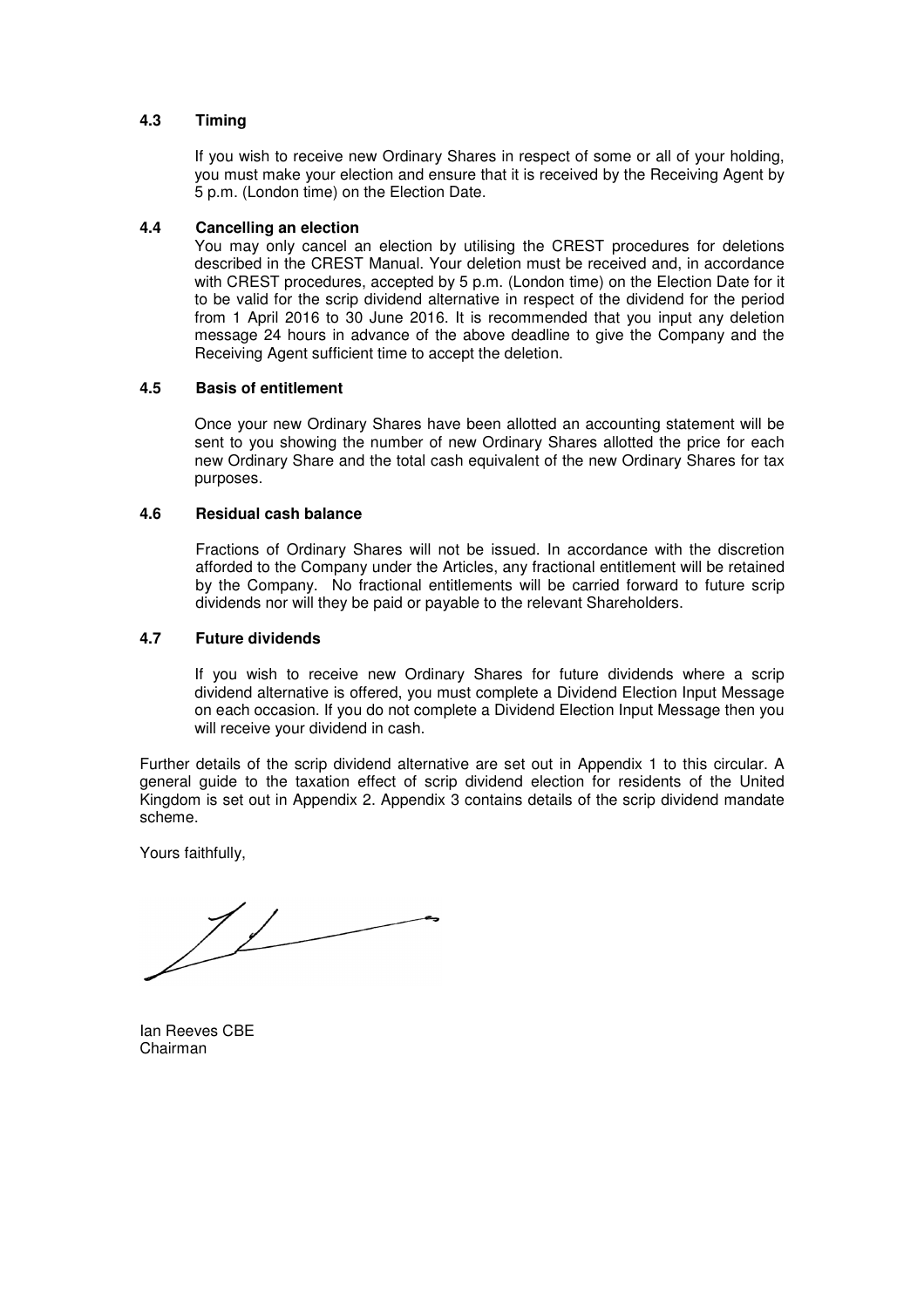## **Appendix 1**

#### **General Information**

### **1 TERMS OF ELECTION**

- 1.1 Shareholders who were on the register of members at the close of business on the Record Date may elect to receive 1 new Ordinary Share, credited as fully paid, for every 64.1684 Ordinary Shares registered in their names on that date in place of the Ordinary Share dividend for the period from 1 April 2016 to 30 June 2016. The right to elect is not transferable.
- 1.2 The election may be made by Shareholders in respect of all or part of their holding of Ordinary Shares, but not in respect of fewer than 65 Ordinary Shares. The election should be in respect of a multiple of 64.1684 Ordinary Shares. No fraction of a new Ordinary Share will be allotted. No fractional entitlements will be carried forward to future scrip dividends nor will they be paid or payable to Shareholders. Any fractional entitlements will be retained by the Company using the discretion afforded to it under the Articles. A cash dividend will be paid on any holding of Ordinary Shares for which an election to receive new Ordinary Shares is not made.
- 1.3 Shareholders with a registered holding of fewer than 65 Ordinary Shares at the close of business on the Record Date are not entitled to make an election unless they purchase Ordinary Shares prior to the Ex-Dividend Date which takes their aggregate holding to 65 or more Ordinary Shares and which do not appear in the number shown in Box 1 on the Form of Election.
- 1.4 The manner in which elections will be dealt with will be governed by the form in which holdings of Ordinary Shares are held at the Record Date (see paragraph 7 below).

#### **2 TAXATION**

The taxation consequences of an election to receive new Ordinary Shares in lieu of a cash dividend depend on the individual circumstances of Shareholders. A summary of the likely tax consequences for Shareholders who are tax resident in the United Kingdom is set out in Appendix 2. The information is not exhaustive and if you are in any doubt as to your tax position, you should consult your professional adviser before taking any action. Tax laws and their interpretation can change potentially with retrospective effect and, in particular, the level and bases of, and reliefs from, taxation may change and such changes may alter the benefit of investments in the Company.

#### **3 OVERSEAS SHAREHOLDERS**

- 3.1 The opportunity to elect to receive new Ordinary Shares in place of a cash dividend is not being offered to, or for the account of, any citizen, national or resident of Australia, Canada, Japan, South Africa or the United States, any corporation, partnership or other entity created or organised in, or under the laws of, Australia, Canada, Japan, South Africa or the United States, or any political sub-division of these countries, or with a registered address in any of these countries or any estate or trust the income of which is subject to United States federal or Australian or Canadian or Japanese or South African income taxation regardless of its source. "United States" means the United States of America (including the District of Colombia). Reference to Australia, Canada, Japan, South Africa and the United States include their territories, possessions and all areas subject to their jurisdiction.
- 3.2 No person receiving a copy of this Circular and/or a Form of Election in any territory other than the United Kingdom may treat the same as constituting an invitation to him unless in such territory such an invitation could lawfully be made to him without compliance with any registration or other legal requirements. It is the responsibility of any such person wishing to elect to receive new Ordinary Shares, either in respect of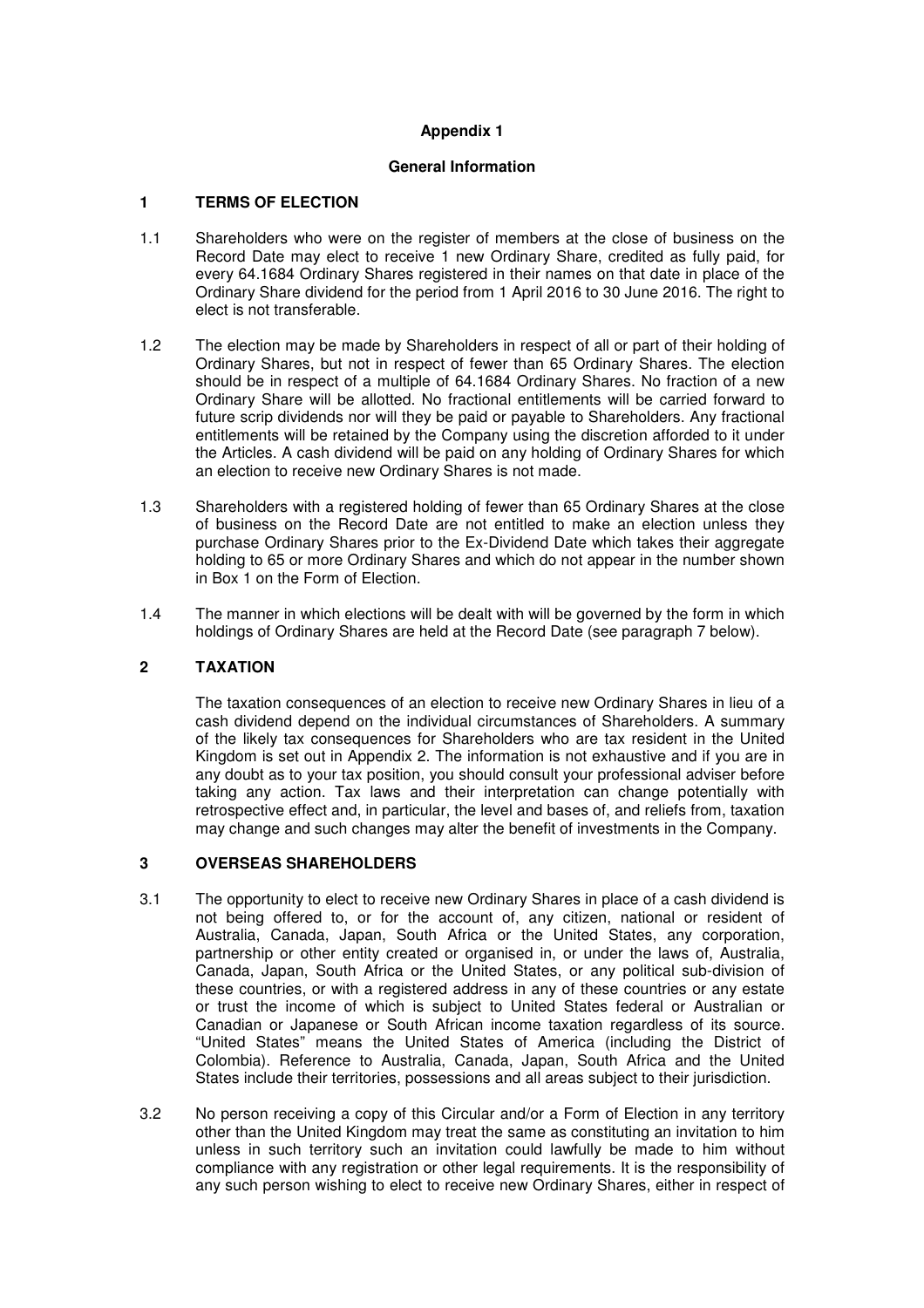this invitation or by way of mandate under the scrip dividend mandate scheme to satisfy himself as to the full observance of the laws of such territory, including obtaining any governmental or other consents which may be required and observing any other formalities needing to be observed in such territory.

# **4 IF YOU HAVE RECEIVED MORE THAN ONE FORM OF ELECTION**

If your Ordinary Shares are registered in more than one holding and as a result you have received more than one Form of Election, they will be treated for all purposes as separate holdings and you should complete each form accordingly. If you have holdings of Ordinary Shares in certificated and uncertificated form, they will be treated for all purposes as separate holdings.

# **5 IF YOU HAVE RECENTLY BOUGHT ORDINARY SHARES**

If you bought Ordinary Shares in the Company before the Ex-Dividend Date but those Ordinary Shares are not included in the number shown in Box 1 on the Form of Election and you wish to elect to receive new Ordinary Shares instead of the cash dividend in respect of such Ordinary Shares, you should consult your stockbroker or other adviser without delay. If no Form of Election is received in respect of those Ordinary Shares, you will be entitled to receive the cash dividend only.

## **6 IF YOU HAVE RECENTLY SOLD ORDINARY SHARES**

If you have sold all of your holding of Ordinary Shares before the Ex-Dividend Date you should pass this Circular and the Form of Election to your stockbroker or other adviser without delay. If you have sold some of your holding of Ordinary Shares but those Ordinary Shares are nevertheless included in the number shown in Box 1 on the Form of Election, you should contact your stockbroker or other adviser without delay.

## **7 SETTLEMENT OF DIVIDEND**

- 7.1 Applications will be made to the Financial Conduct Authority and to the London Stock Exchange respectively for admission of the new Ordinary Shares to be allotted pursuant to valid elections for the scrip dividend alternative to (i) the Official List of the UK Listing Authority and (ii) trading on the main market of the London Stock Exchange. The new Ordinary Shares will on issue rank pari passu in all respects with the existing issued Ordinary Shares (including the right to receive a dividend on such Ordinary Shares), on the basis that such new Ordinary Shares are issued on 26 August 2016.
- 7.2 Subject to satisfaction of the conditions set out in paragraph 8 below, definitive share certificates for the new Ordinary Shares are expected to be posted, at the risk of the persons entitled thereto, on 26 August 2016 to Shareholders. Shareholders who held their Ordinary Shares in uncertificated form on that date will, at their risk, have their CREST member accounts credited with the new Ordinary Shares. The Receiving Agent will instruct Euroclear UK & Ireland Limited to credit CREST member accounts on 26 August 2016. Dividend cheques/bank transfer instructions (in respect of Shareholders who have validly set up a bank mandate) for any cash dividend due are expected to be posted/given on or before the same day. Dealings in the new Ordinary Shares are expected to begin on 26 August 2016.

# **8 CONDITIONS**

The scrip dividend alternative is conditional on:

(a) listing of the new Ordinary Shares on the Official List being granted by the UK Listing Authority and admission to trading on the main market of the London Stock Exchange of the new Ordinary Shares; and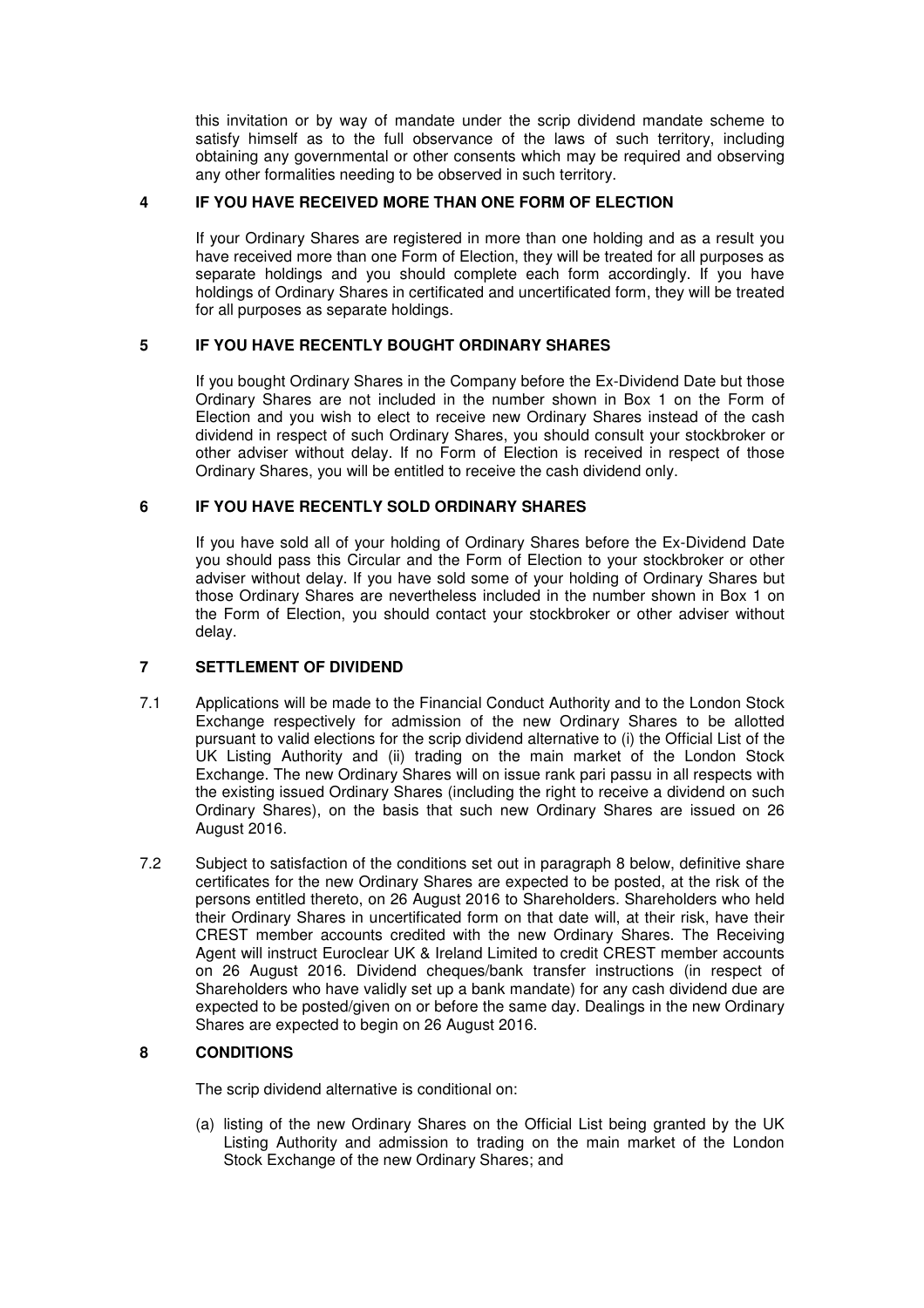(b) the directors of the Company not revoking their decision to offer new Ordinary Shares as an alternative to the cash dividend.

The directors of the Company have the power at any time up to 5 p.m. (London time) on the Election Date to revoke their decision to offer new Ordinary Shares as an alternative to the cash dividend. It is envisaged that the directors would only revoke this decision in the event of a change in market conditions or a significant fall in the price of the Ordinary Shares, such that the directors consider that the scrip dividend alternative would be substantially less beneficial to Shareholders.

#### **9 FATCA**

In 2010, the United States of America introduced the Foreign Account Tax Compliance Act ("**FATCA**") to ensure that US citizens fully disclose their worldwide income. Jersey has since entered into an Agreement with the United States of America to Improve International Tax Compliance and to Implement FATCA and has also entered into a similar agreement with the United Kingdom in respect of persons resident in the United Kingdom ("**UK FATCA**"). FATCA and UK FATCA could potentially require a Jersey company to gather information on its shareholders (including payments made to those shareholders) and report this information to relevant tax authorities.

Draft Guidance Notes published on 9 September 2015 in respect of the implementation of FATCA and UK FATCA in Jersey state that an exemption from these requirements will be available to a collective investment vehicle which is listed on an established securities market (such as the Main Market of the London Stock Exchange), so long as that entity's shares are regularly traded and (in respect of FATCA only) are not held directly by individuals or entities other than financial institutions.

It is anticipated that the Company will benefit from the exemption set out above in respect of a majority of its Shareholders and accordingly will not be required to collect or report information on holders of Ordinary Shares under FATCA or UK FATCA other than where such shares are held directly by individuals or entities other than financial institutions, in which case FATCA may require the Company to provide information to relevant tax authorities with respect to such Shareholders and certain of their direct and indirect owners.

## **10 GENERAL**

- 10.1 If all Shareholders elect to receive the dividend in respect of the period from 1 April 2016 to 30 June 2016 in cash, the total cash dividend payable by the Company would be £12,528,149.05.
- 10.2 If all Shareholders elect to receive new Ordinary Shares instead of cash in respect of their entire holdings for the dividend in respect of the period from 1 April 2016 to 30 June 2016, 10,275,173 new Ordinary Shares would be issued, representing 1.5584% of the issued share capital of the Company at today's date.
- 10.3 Further copies of this Circular and the Form of Election may be obtained from the Receiving Agent up to 5.00pm (London time) on the Election Date.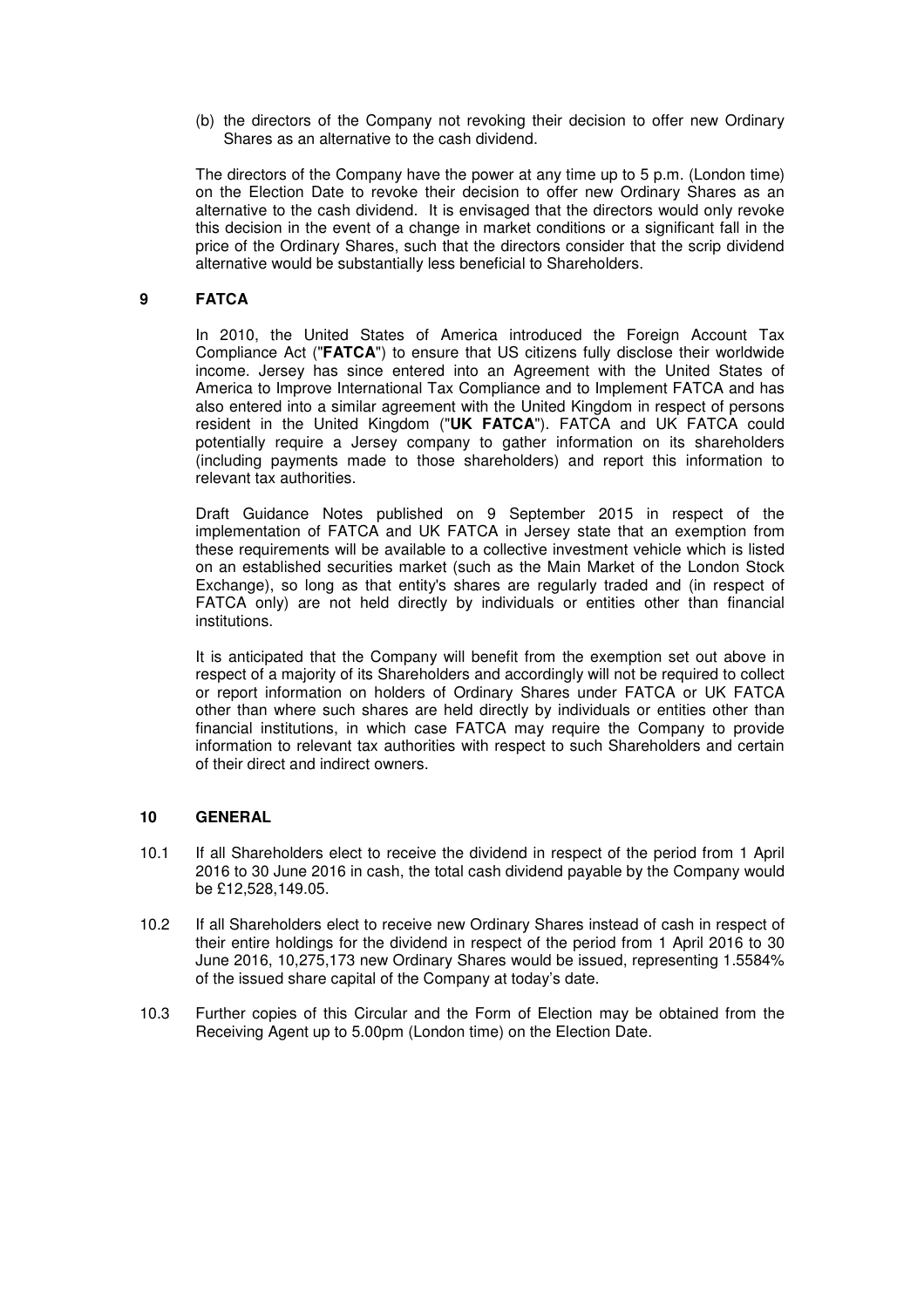### **Appendix 2**

#### **Taxation of Scrip Dividends**

The tax consequences for a Shareholder who is a UK tax resident individual or a UK tax resident company making an election to receive new Ordinary Shares instead of a cash dividend will depend upon the personal circumstances of that Shareholder. Set out below is a summary of the anticipated tax treatment of such United Kingdom tax resident Shareholders who make an election to receive new Ordinary Shares based on current United Kingdom tax legislation and HM Revenue & Customs published practice at the date of this document.

**This summary is not exhaustive and does not deal with the position of any Shareholder not resident in the United Kingdom for tax purposes. The statements below apply to Shareholders who hold their Ordinary Shares as an investment. It does not apply to any Shareholder who acquires or holds his Ordinary Shares as part of a trade. If you are in any doubt as to your position, you are strongly advised to consult your professional adviser before taking any action. Tax laws and their interpretation can change potentially with retrospective effect and, in particular, the level and bases of, and reliefs from, taxation may change and such changes may alter the benefit of investments in the Company.** 

1.1 Taxation of income

The issue of new Ordinary Shares by the Company to Shareholders for no payment should not be treated as giving rise to income in the hands of the recipients of the new Ordinary Shares. Therefore, no liability to income tax or corporation tax should arise for any UK resident Shareholders who elect to receive new Ordinary Shares.

1.2 Taxation of chargeable gains

UK tax resident Shareholders who elect to receive Ordinary Shares will not be treated as disposing of any asset on making that election or receiving their new Ordinary Shares. Accordingly, no charge to capital gains tax or corporation tax on chargeable gains should arise at that time.

The new Ordinary Shares issued and the original Ordinary Shares will be treated as a single holding acquired at the time when the original holding of Ordinary Shares was acquired. Where Ordinary Shares are held as a capital asset, consideration given for the acquisition of the original Ordinary Shares will be allocated proportionately across the combined holding for the purposes of determining the amount of any chargeable gain arising on a disposal of all or part of that holding.

1.3 Stamp Duties

No stamp duty or stamp duty reserve tax will be payable on the issue of new Ordinary Shares.

**If you are in any doubt as to your tax position or require more detailed information than the general advice above, you should consult your stockbroker or other adviser before taking any action.**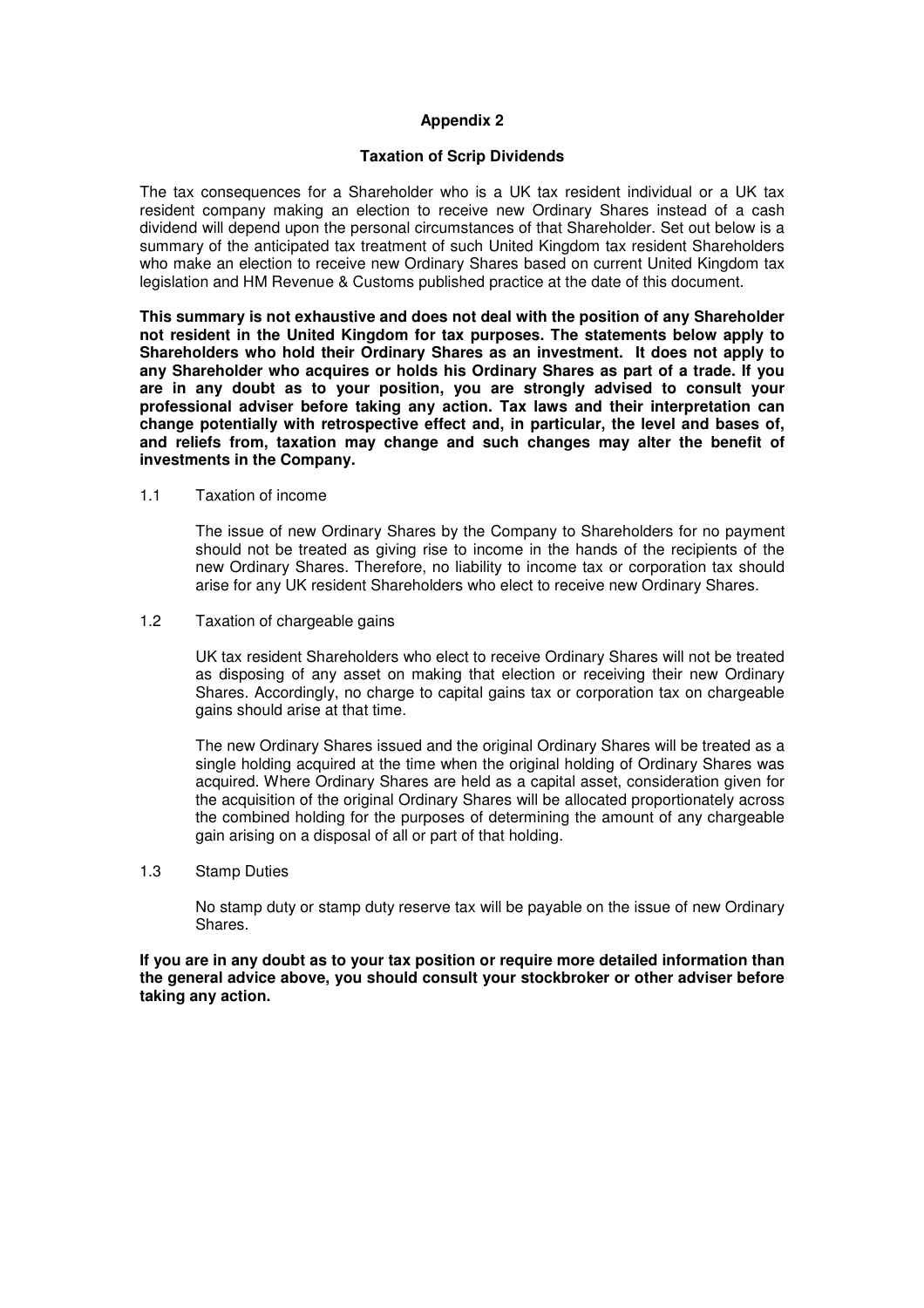# **Appendix 3**

## **Scrip Dividend Mandate Scheme**

#### **This Appendix 3 applies only to Shareholders who hold Ordinary Shares in certificated form.**

The scrip dividend mandate scheme (the "**Scheme**") is in place for the convenience of those Shareholders who hold Ordinary Shares in certificated form and who would like to receive new Ordinary Shares instead of cash as a matter of routine and enables them to elect to receive new Ordinary Shares automatically in respect of all future dividends declared on Ordinary Shares where the Company decides to offer a scrip dividend alternative. The Scheme is entirely optional, but any scrip dividend mandate given will remain valid in respect of all dividends declared for which a scrip dividend alternative is offered until revoked by the Shareholder in writing.

If you wish to enter into a scrip dividend mandate to authorise the Company to allot new Ordinary Shares in respect of all relevant dividends, you should complete the Form of Election by placing an "X" in Box 5 and return the Form of Election, signed and dated, to the Receiving Agent. To be valid for the proposed dividend in respect of the period from 1 April 2016 to 30 June 2016, the Form of Election must be received by 5.00pm (London time) on the Election Date.

The Scheme is subject to the rules set out below.

## **RULES OF THE SCHEME**

### **1 TERMS OF THE SCHEME**

- 1.1 Shareholders on the register of members at the close of business on the record date for each dividend on the Ordinary Shares may, subject to the rules set out below, by signing and returning a Form of Election with an election for the scrip dividend mandate duly completed, receive new Ordinary Shares, credited as fully paid, instead of receiving dividends in cash. A Shareholder who completes and returns a valid scrip dividend mandate is referred to as a "**Participant**". No acknowledgement of receipt of a scrip dividend mandate will be given.
- 1.2 A Shareholder may only elect for the Scheme in respect of the whole of his/her holding of Ordinary Shares. An election will apply to all Ordinary Shares in that Shareholder's name at the record date for each Ordinary Share dividend. Accordingly, an election will also apply to any additional Ordinary Shares acquired by a Shareholder, less any Ordinary Shares disposed of since the date on which the right of election was exercised. Separate registered holdings of a Participant will be regarded as separate holdings for the purposes of the Scheme. Participants can arrange for such holdings to be consolidated by contacting the Receiving Agent, except that where Participants' Ordinary Shares are registered partly in certificated and partly in un-certificated form, the Company will treat such certificated and uncertificated holdings for all purposes as separate holdings.

## **2 FRACTIONS**

No Participant can receive a fraction of a new Ordinary Share. No fractional entitlements will be carried forward to future scrip dividends nor will they be paid or payable to Participants. Any fractional entitlement will be retained by the Company in accordance with the discretion afforded to the Company under the Articles.

#### **3 EXERCISE AND CANCELLATION OF AN ELECTION**

3.1 Shareholders may elect to participate in the Scheme by returning a Form of Election to the Receiving Agent with the election for the Scheme duly completed prior to the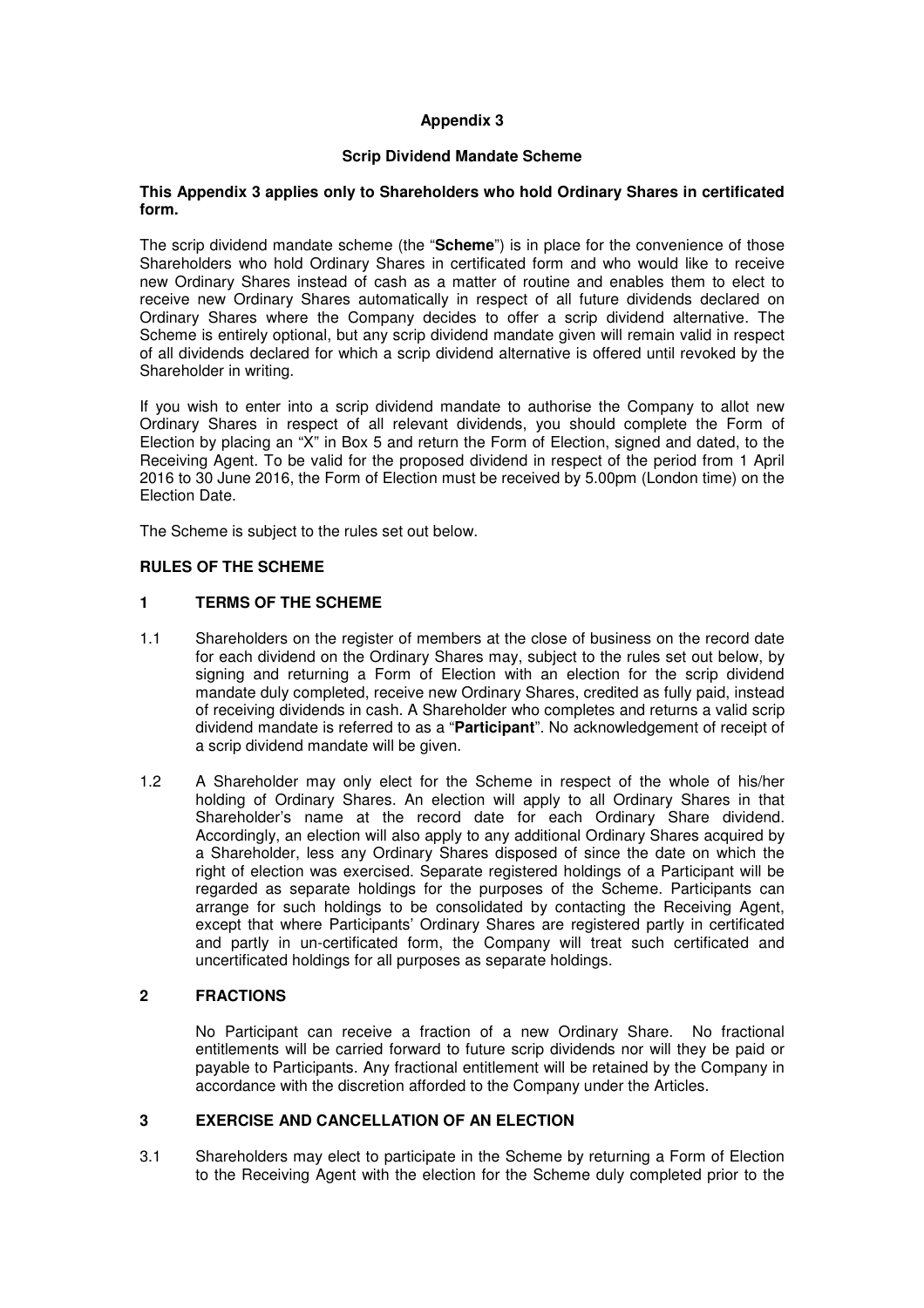date stated on the Form of Election. Sufficient time should be allowed for postal delivery. If the Form of Election is not received by this date, the election will only be effective for future dividends on the Ordinary Shares for which a right of election is offered.

- 3.2 A Participant may at any time cancel the scrip dividend mandate by notification in writing to the Receiving Agent. If received by the Receiving Agent after the latest time for receipt of Forms of Election for a particular dividend in respect of the Ordinary Shares, the cancellation will take effect for the following dividend.
- 3.3 Receipt of notice of the death of a Participant will cancel his or her scrip dividend mandate unless the deceased was one of joint Participants in which case the scrip dividend mandate will remain valid. The scrip dividend mandate relating to a holding of Ordinary Shares which is disposed of in its entirety will be cancelled upon registration of the transfer.

## **4 BASIS OF ALLOTMENT**

The entitlement of a Participant to new Ordinary Shares in respect of a particular dividend will be calculated on the basis of the amount of the dividend per Ordinary Share. The value of an Ordinary Share to be issued for the purposes of the scrip dividend will be determined by the relevant provisions of the Articles as in force from time to time.

#### **5 OVERSEAS SHAREHOLDERS**

- 5.1 The opportunity to elect for the Scheme is not being offered to, or for the account of, any citizen, national or resident of Australia, Canada, Japan, South Africa or the United States, any corporation, partnership or other entity created or organised in, or under the laws of, Australia, Canada, Japan, South Africa or the United States, or any political sub-division of these countries, or with a registered address in any of these countries or any estate or trust, the income of which is subject to the United States federal or Australian or Canadian or Japanese or South African income taxation regardless of its source. "United States" means the United States of America (including the District of Colombia). References to Australia, Canada, Japan, South Africa and the United States include their territories, possessions and all areas that are subject to their jurisdiction.
- 5.2 Shareholders who are residents, citizens or nationals of any other country outside the United Kingdom or a nominee for such persons may only elect to receive new Ordinary Shares if the scrip dividend alternative can lawfully be offered to them or accepted by them under the laws of the relevant jurisdiction and in both cases without the Company being required to comply with any governmental or regulatory procedures or any similar formalities. Such Shareholders should inform themselves about and observe any applicable legal requirements, including the obtaining of any governmental or other consents which may be required, and comply with any other necessary formalities.
- 5.3 Participation in the Scheme is subject to a Participant continuing to meet the above conditions. Participants who no longer meet such conditions are responsible for cancelling their participation in accordance with paragraph 3 above immediately their eligibility to participate in the Scheme ceases.
- 5.4 The Company reserves the right to suspend or terminate the operation of the Scheme in respect of a Participant if it considers that the above conditions have not been satisfied in connection with the relevant Participant's election for or continuing participation in the Scheme.